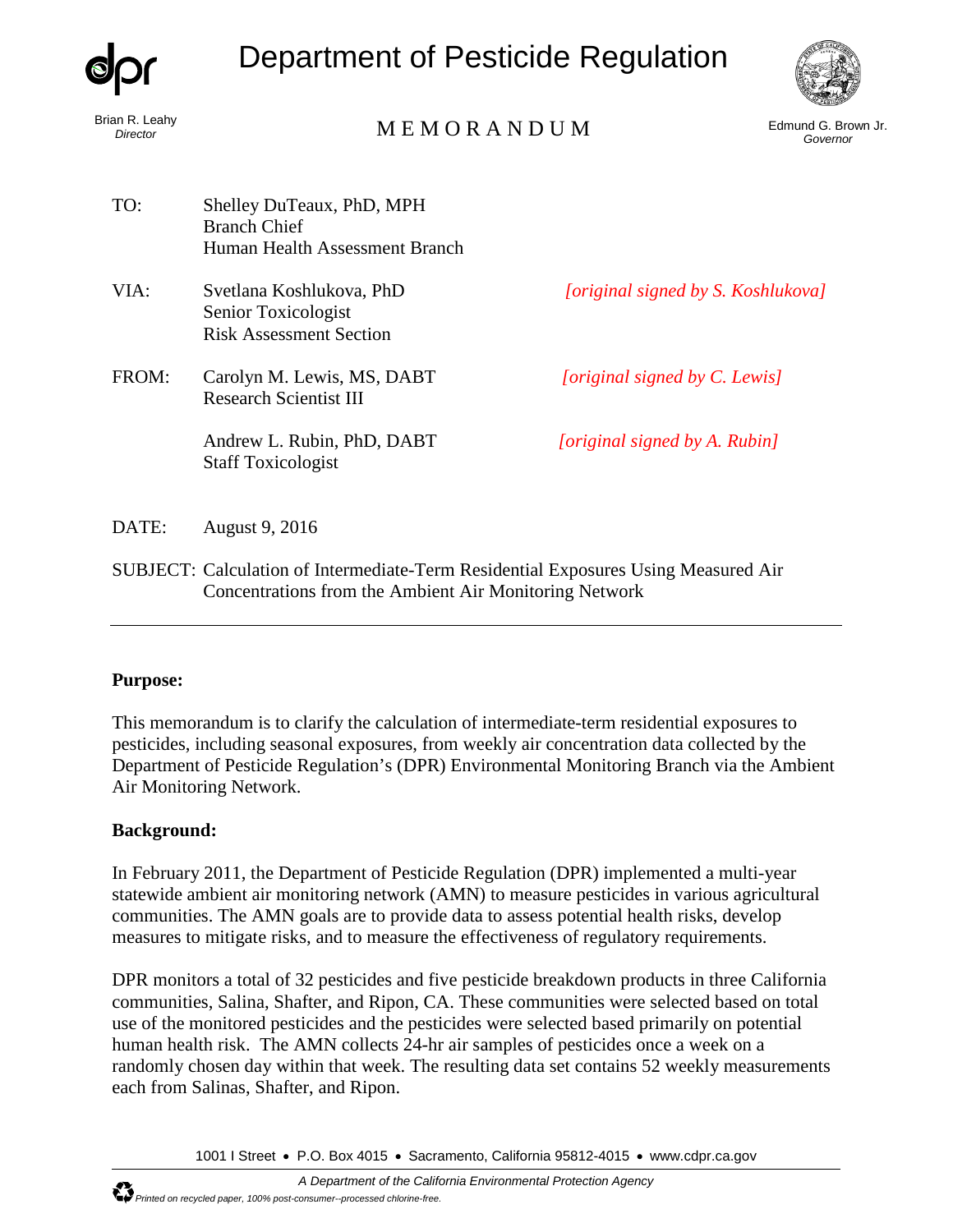At DPR's request, the California Air Resources Board (ARB) has been monitoring selected fumigants at three additional locations since 2010 for the Toxic Air Contaminant (TAC) Program. ARB collects 24-hr air samples every six days for TAC Program listed pesticides in Oxnard, Watsonville, and Santa Maria, CA. In addition, ARB collected one 24-hr chloropicrin air sample every three days for three months during the peak use season at each site in 2013 and 2014, data which were used in this analysis.

Neither California nor applicable federal agencies have established health standards for pesticides in air. Therefore, DPR developed health screening levels or regulatory target concentrations for acute, seasonal, and chronic exposures for the network monitored pesticides to be able to examine the results in a health-based context. This document utilizes seasonal reference concentrations, seasonal use data, and air monitoring results to determine whether there are residential exposures of concern. DPR defines intermediate-term exposure as periods of frequent exposure lasting more than seven days but substantially less than a year, regardless of whether the exposure is constant or intermittent during that period (Andrews, 2001). In general, it is assumed that the average daily exposure occurs each day within an intermediate-term period. However, if the exposure is intermittent or sporadic during the period, the exposure may be amortized over the total period (Andrews, 2001).

The seasonal exposure term differs for each of the 37 compounds monitored by the AMN. The DPR Worker Health and Safety Branch generally defines the seasonal term based on periods of peak use of an active ingredient as reported in the Pesticide Use Reporting (PUR) database. By using the PUR database, one can determine the heaviest use regions as well as when the bulk of the applications occur. For example, PUR data show that there was one 6-week period of continuous high use for1,3-dichloropropene in 2001 for Tulare, Kern, and Fresno counties (Powell, 2004).

The following provides an updated analysis of screening levels for the fumigants chloropicrin and 1,3-dichloropropene using the intermediate exposure durations as defined in each individual Risk Characterization Document (DPR, 2012; DPR, 2015).

#### *Chloropicrin*

Air concentrations of chloropicrin were measured in Santa Maria, CA during peak use between August and November of 2014 and 2015. Monitoring was conducted by ARB on behalf of DPR for the TAC Program. Air concentrations were analyzed to determine if residential seasonal exposure was of concern. In the chloropicrin RCD dated November 14, 2012, the seasonal reference concentration (RfC) for chloropicrin is 0.35 ppb for children. The adult seasonal RfC is higher than the RfC for children. So, using the children's RfC is also protective of adults. The seasonal RfC for chloropicrin is based on rhinitis in rats after a 90-day inhalation exposure (6 hours/day, 5 days/week), adjusting for differences in breathing rates and exposure duration between rats and children, and applying a default uncertainty factor of 100 (assuming humans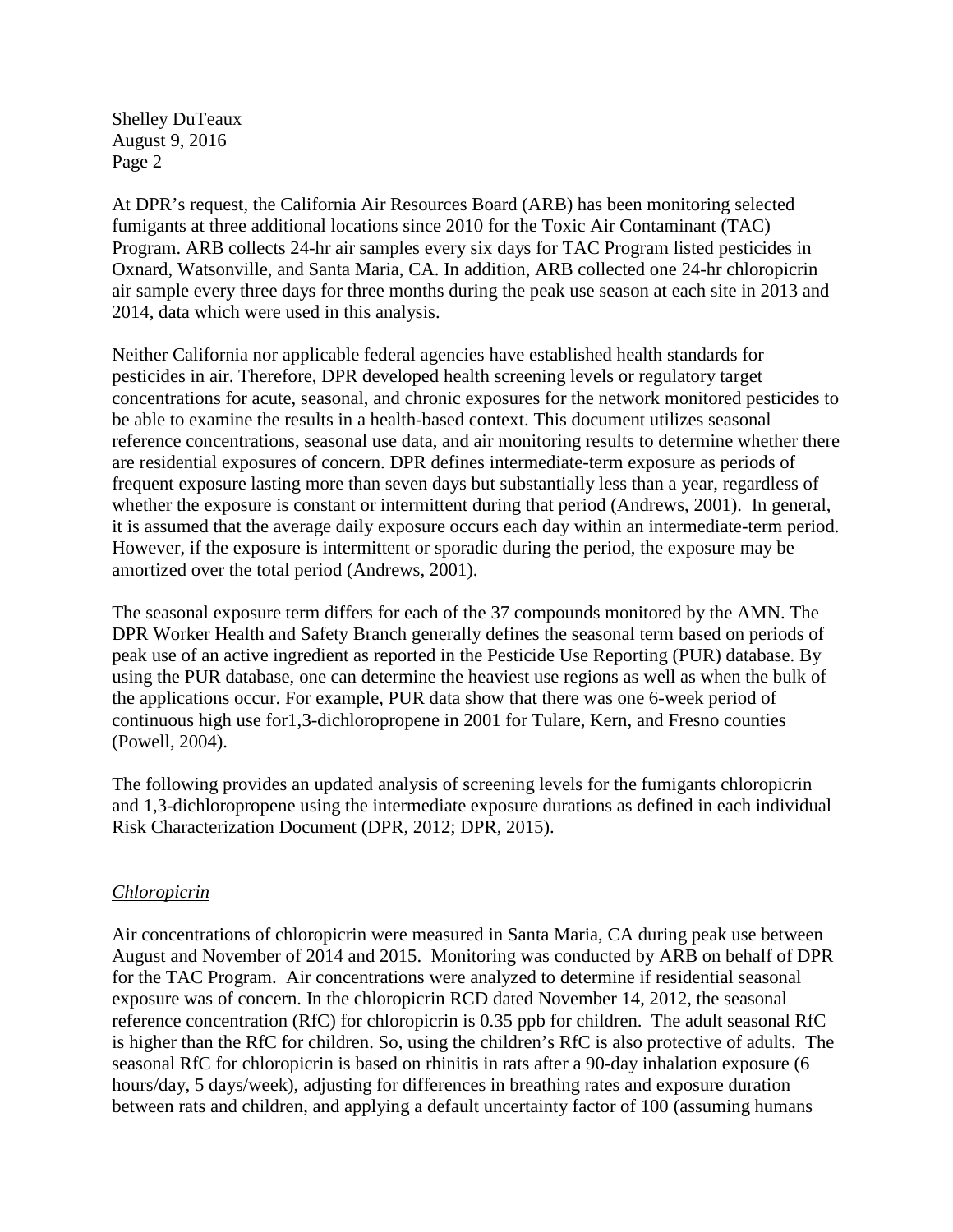are 10 times more sensitive than rats and there is a 10-fold variation in the sensitivity of humans).

Peak application season for chloropicrin was determined to be June to October based on 2004- 2008 pesticide use data for Monterey, Santa Barbara, Santa Cruz and Ventura counties (DPR, 2012). Total use for these 5 months represented more than 95% of annual use. ARB air monitoring data were not available for all time points during the 2014 and 2015 peak application seasons. Consequently, we analyzed the PUR database to determine when peak use occurred within 2014-2015 to be able to compare to ARB air monitoring data that were available. Table 1 shows the pounds of chloropicrin applied in Santa Maria during 2014 and 2015. The highest use occurred during August through October in both years. In 2014, use during these three months represented 86% of annual use with only one other month (May) exceeding 5% of the annual use. In 2015, pesticide use during August through October represented 79% of annual use. Pesticide use in May and June was between 5-8% of the annual use in 2015. Analysis of the pesticide use data showed that peak use was captured in the air monitoring conducted by ARB in these two years.

| 2014             | <b>Pounds</b>  | % Annual | 2015             | <b>Pounds</b>  | % Annual |
|------------------|----------------|----------|------------------|----------------|----------|
|                  | <b>Applied</b> |          |                  | <b>Applied</b> |          |
| <b>January</b>   | $\bf{0}$       | 0.00     | <b>January</b>   | 0              | 0.00     |
| <b>February</b>  | $\bf{0}$       | 0.00     | <b>February</b>  | 0              | 0.00     |
| <b>March</b>     | 10,298         | 1.46     | <b>March</b>     | 5,257          | 0.72     |
| April            | 7,739          | 1.10     | April            | 40,592         | 5.52     |
| <b>May</b>       | 39,690         | 5.64     | <b>May</b>       | 57,208         | 7.78     |
| June             | 11,455         | 1.63     | June             | 25,672         | 3.49     |
| July             | 10,724         | 1.52     | July             | 18,188         | 2.47     |
| <b>August</b>    | 79,180         | 11.25    | <b>August</b>    | 78,566         | 10.69    |
| <b>September</b> | 372,991        | 52.99    | <b>September</b> | 238,480        | 32.44    |
| <b>October</b>   | 155,732        | 22.12    | October          | 267,251        | 36.36    |
| <b>November</b>  | 16,084         | 2.28     | <b>November</b>  | 2,898          | 0.39     |
| <b>December</b>  | $\mathbf{0}$   | 0.00     | <b>December</b>  | 1,001          | 0.14     |
| <b>Total</b>     | 703,891        | 100.00   | <b>Total</b>     | 735,112        | 100.00   |

**Table 1. Pounds of Chloropicrin Applied in Santa Maria during 2014 and 2015 from the DPR Pesticide Use Reporting (PUR) Database** 

The 24-hr chloropicrin air concentrations collected in Santa Maria, CA are shown in Table 2. Air concentrations were averaged for each year assuming that concentrations on the days which were not monitored during the peak use season were similar to concentrations on days which were monitored. Samples with no detectable (ND) residues were assumed to have chloropicrin air concentrations equivalent to one-half of the limit of detection of 0.003 ppb (e.g.,  $ND = 0.0015$ ) ppb). As can be seen in Table 2, the seasonal average air concentration in Santa Maria, CA in 2014 was 0.247 ppb, which represents 71% of the seasonal RfC for children. In 2015, the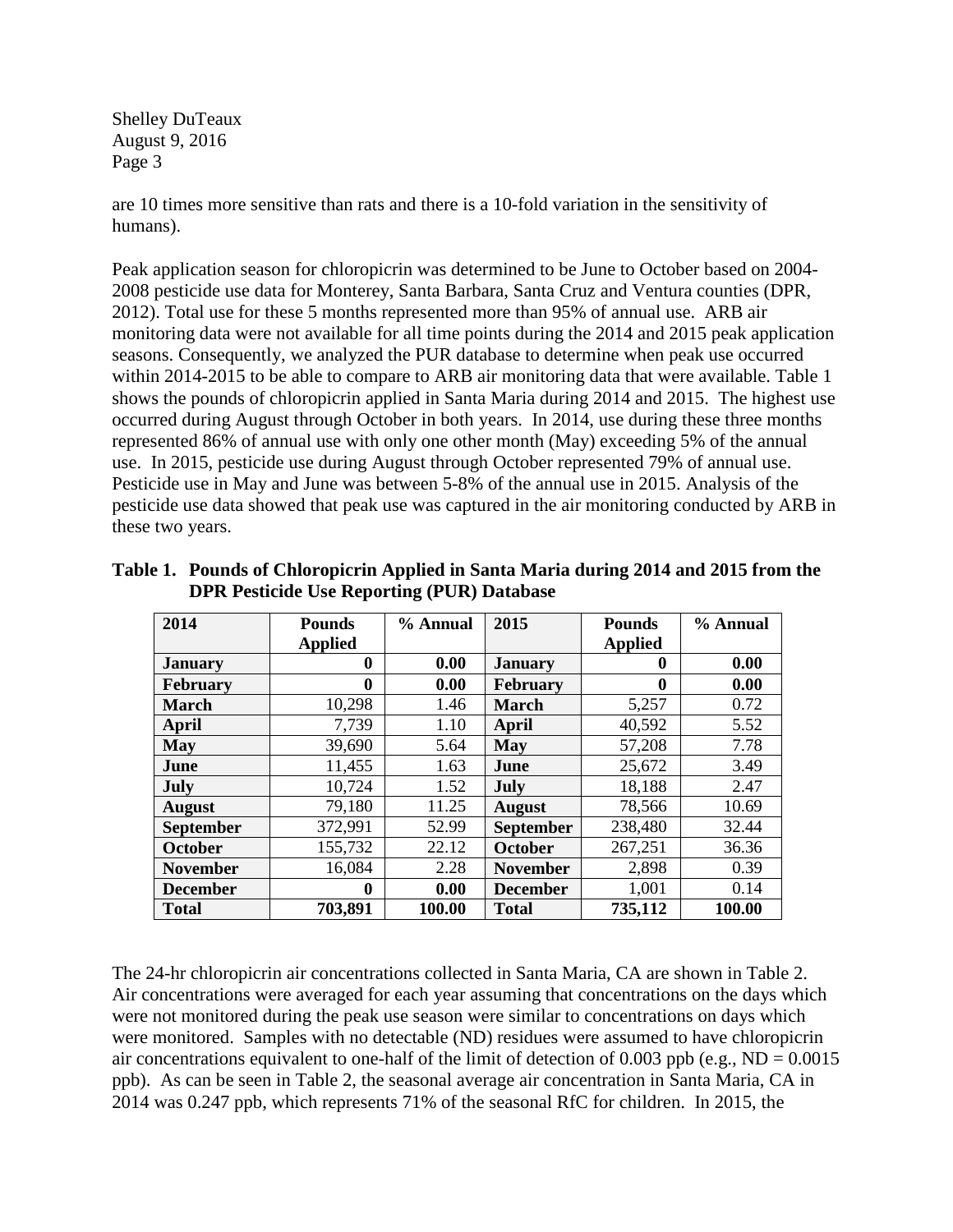seasonal average air concentration was 0.190 ppb, which is 54% of the seasonal RfC for children in 2015. Based on these data, the seasonal residential exposure to chloropicrin in Santa Maria is not a health concern for either 2014 or 2015.

| 2014                                   | <b>Chloropicrin</b> | 2015                                   |                     |  |
|----------------------------------------|---------------------|----------------------------------------|---------------------|--|
| <b>Sampling Date</b>                   | concentration (ppb) | <b>Sampling Date</b>                   | concentration (ppb) |  |
| 08/05/2014                             | <b>ND</b>           | 08/10/2015                             | ND                  |  |
| 08/06/2014                             | ND                  | 08/12/2015                             | 0.16                |  |
| 08/10/2014                             | N <sub>D</sub>      | 08/15/2015                             | $\overline{ND}$     |  |
| 08/12/2014                             | ND                  | 08/18/2015                             | ND                  |  |
| 08/17/2014                             | 0.03                | 08/22/2015                             | ND                  |  |
| 8/18/2014                              | ND                  | 08/24/2015                             | ND                  |  |
| 08/24/2014                             | $\overline{0.1}$    | 08/30/2015                             | $\overline{0.01}$   |  |
| 08/25/2014                             | 0.05                | 09/02/2015                             | 0.08                |  |
| 08/26/2014                             | 0.14                | 09/06/2015                             | 0.48                |  |
| 09/02/2014                             | 0.02                | 09/07/2015                             | 0.34                |  |
| 09/03/2014                             | 0.03                | 09/14/2015                             | 0.08                |  |
| 09/07/2014                             | 0.28                | 09/15/2015                             | 0.61                |  |
| 09/11/2014                             | 0.23                | 09/20/2015                             | 0.11                |  |
| 09/17/2014                             | 0.3                 | 09/23/2015                             | 0.46                |  |
| 09/18/2014                             | 0.23                | 09/26/2015                             | 0.09                |  |
| 09/23/2014                             | 0.3                 | 09/29/2015                             | 0.48                |  |
| 09/25/2014                             | 0.56                | 10/05/2015                             | 0.51                |  |
| 09/29/2014                             | 0.57                | 10/06/2015                             | 0.6                 |  |
| 10/02/2014                             | 0.3                 | 10/11/2015                             | 0.78                |  |
| 10/05/2014                             | 1.05                | 10/14/2015                             | 0.08                |  |
| 10/07/2014                             | 0.59                | 10/17/2015                             | 0.34                |  |
| 10/08/2014                             | 0.52                | 10/19/2015                             | 0.15                |  |
| 10/12/2014                             | 0.47                | 10/26/2015                             | 0.08                |  |
| 10/13/2014                             | 0.4                 | 10/28/2015                             | 0.03                |  |
| 10/15/2014                             | 0.38                | 11/01/2015                             | $\overline{0.01}$   |  |
| 10/20/2014                             | 0.04                | 11/04/2015                             | ND                  |  |
| 10/23/2014                             | 0.11                | 11/07/2015                             | ND                  |  |
| 10/26/2014                             | 0.03                | 11/10/2015                             | 0.02                |  |
| 10/29/2014                             | 0.43                | 11/16/2015                             | $\rm ND$            |  |
| 2014 Average (ppb)                     | 0.247               | 2015 Average (ppb)                     | 0.190               |  |
| % Seasonal RfC<br>$(Child - 0.35$ ppb) | 71%                 | % Seasonal RfC<br>$(Child - 0.35$ ppb) | 54%                 |  |

### **Table 2. 24-Hour Chloropicrin Air Concentrations in Santa Maria, CA during Peak Use Months in 2014 collected via the DPR Air Monitoring Network.**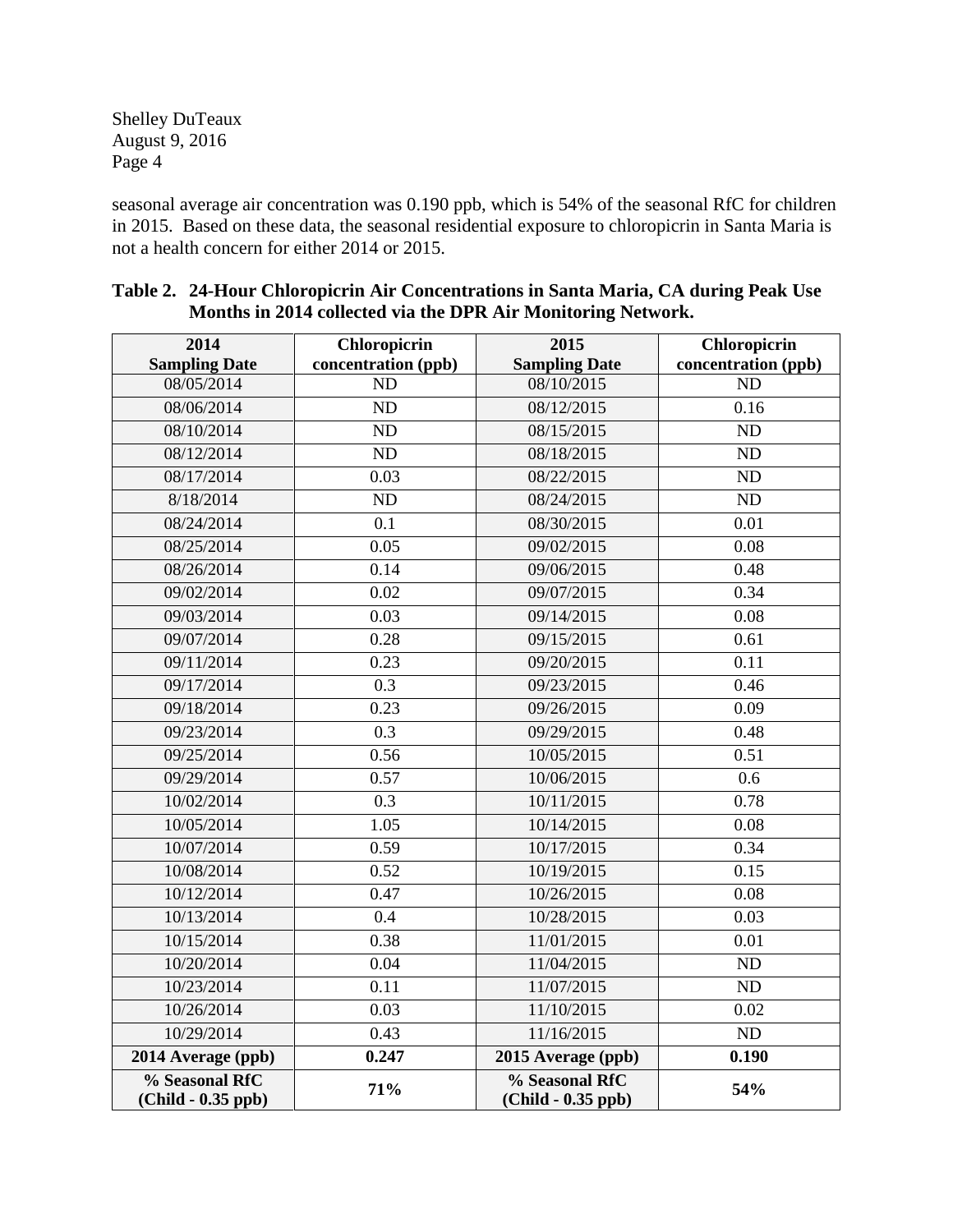#### *1,3-Dichloropropene*

The DPR Environmental Monitoring Branch conducted weekly air monitoring for 1,3 dichloropropene (1,3-D) in Shafter, CA (Kern County) during 2013, 2014, and 2015. Air concentrations were analyzed over the highest 3-month period to determine if the residential seasonal exposure presented a health concern. In DPR's 1,3-D Risk Characterization Document dated December 31, 2015, the seasonal reference concentration (RfC) is 3 ppb for children. This value is based on development of nasal histopathology in rats during a 13-week inhalation study (6 hr/day, 5 days/wk) at doses ranging between 0 and 150 ppm, and calculating a lower-bound benchmark dose concentration at the 10% response level  $(BMCL_{10})$  of 16 ppm. The value was then adjusted to a human equivalent concentration of 0.3 ppm by applying a rat-to-human Regional Gas Dose Ratio scalar of 0.115 and taking into account the difference in exposure duration between the experimentally exposed rats and humans exposed under ambient (24 hr/day, 7 days/wk) conditions. Finally, an uncertainty factor of 100 was applied (3 for pharmacodynamic differences between rats and humans, 10 for variability within the human population, and 3 for database uncertainty in using data from adult rats to immature rats to arrive at the final RfC of 3 ppb for children. The adult seasonal RfC of 10 ppb is higher than the RfC for children. So, as mentioned earlier, using the children's value would also protect adults.

The number of pounds of 1,3-D applied per month in Shafter during 2013 - 2015 is shown in Table 3. From these data, it appears that the period of peak application for those years occurred between August and January, with the exception of a spike during March of 2015. The 24-hr 1,3-D air concentrations collected in Shafter are shown in Table 4. Because the seasonal BMCL<sub>10</sub> was based on a 13-wk study, we chose the 3-month period  $(11/6/13 - 1/28/14)$  that showed the highest 1,3-D concentrations to evaluate the air monitoring data against the seasonal RfC. Because there were no "non-detect" samples during this period, the 13 air concentrations were simply averaged.

The highest 3-month seasonal mean air concentration in Shafter, CA for the 2013-2015 period was 2.231 ppb, or 74% of the seasonal RfC for children. Based on these data, the seasonal residential exposure to 1,3-D in Shafter, CA does not indicate a health concern during the 3 month period in 2013-2014.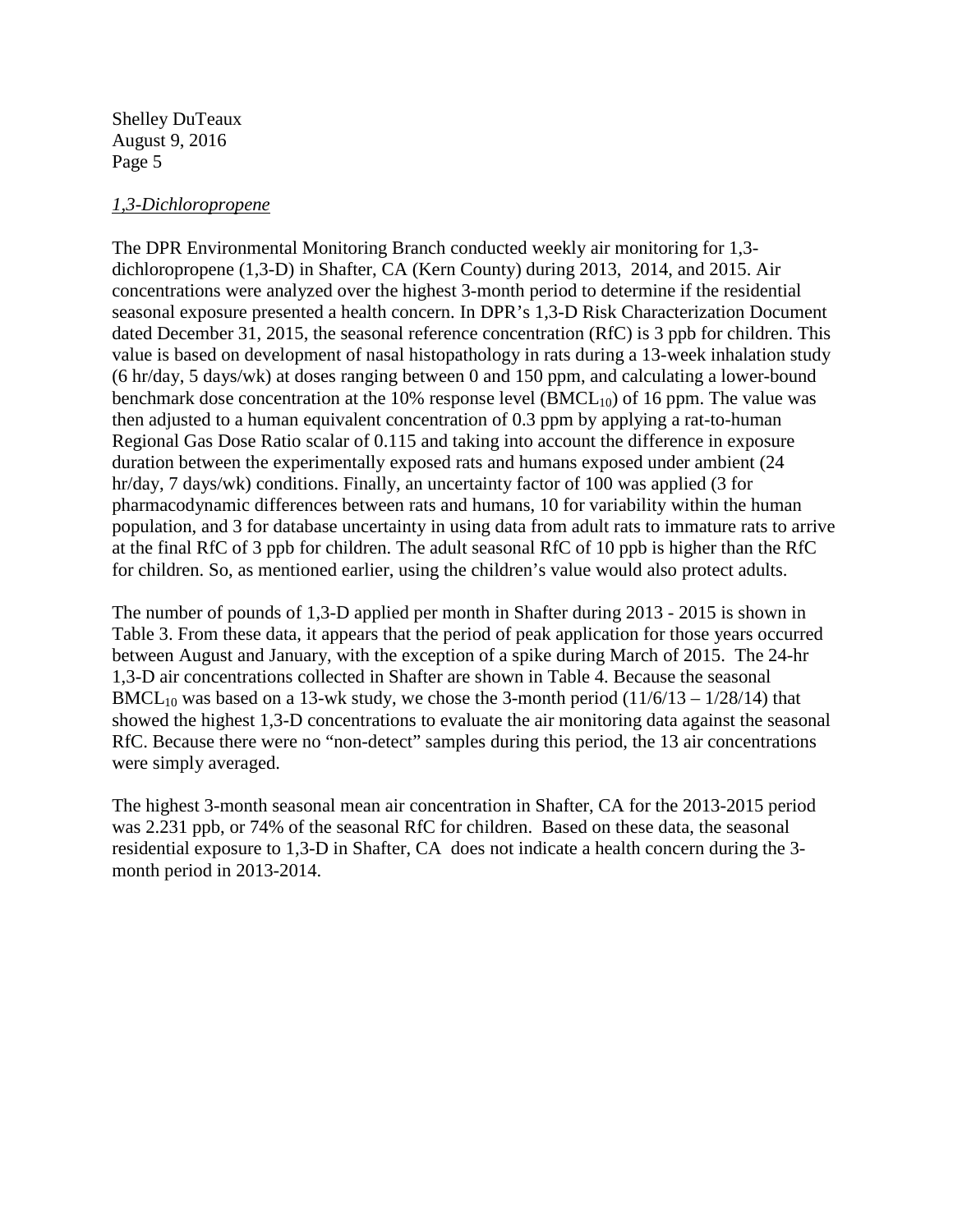| 2013             | <b>Pounds</b> | $\frac{6}{6}$    | 2014             | <b>Pounds</b> | $\frac{0}{0}$  | 2015             | <b>Pounds</b>  | $\frac{0}{0}$ |
|------------------|---------------|------------------|------------------|---------------|----------------|------------------|----------------|---------------|
|                  | applied       | Annual           |                  | applied       | <b>Annual</b>  |                  | applied        | Annual        |
| <b>January</b>   | 22,586        | 21.7             | <b>January</b>   | 3022          | 2.8            | <b>January</b>   | 8044           | 9.1           |
| <b>February</b>  | 13,059        | 12.5             | February         | $\Omega$      | $\overline{0}$ | February         | $\Omega$       | 0             |
| <b>March</b>     | $\theta$      | 0                | <b>March</b>     | 8977          | 8.4            | <b>March</b>     | 48,990         | 55.3          |
| <b>April</b>     | $\theta$      | $\boldsymbol{0}$ | April            | 8482          | 7.9            | April            | $\theta$       | $\Omega$      |
| <b>May</b>       | $\theta$      | $\overline{0}$   | May              | 0             | $\overline{0}$ | May              | $\overline{0}$ | 0             |
| June             | $\Omega$      | $\theta$         | <b>June</b>      | $\Omega$      | $\overline{0}$ | <b>June</b>      | $\Omega$       | $\Omega$      |
| July             | 16,007        | 15.4             | July             | 0             | 0              | July             | $\overline{0}$ | $\Omega$      |
| <b>August</b>    | $\Omega$      | 0                | <b>August</b>    | 21,066        | 19.7           | <b>August</b>    | $\Omega$       | $\Omega$      |
| <b>September</b> | 8888          | 8.5              | <b>September</b> | 13,783        | 12.9           | <b>September</b> | 2973           | 3.4           |
| <b>October</b>   | 5688          | 5.5              | <b>October</b>   | 31,593        | 29.5           | October          | 5935           | 6.7           |
| <b>November</b>  | 14,958        | 14.4             | <b>November</b>  | 20,136        | 18.8           | <b>November</b>  | 22,614         | 25.5          |
| <b>December</b>  | 22,887        | 22.0             | <b>December</b>  | 0             | $\theta$       | <b>December</b>  | $\Omega$       |               |
| <b>Total</b>     | 104,073       | 100              | <b>Total</b>     | 107,059       | 100            | <b>Total</b>     | 88,556         | 100           |

# **Table 3. Pounds of 1,3-Dichloropropene Applied in Shafter during 2013 - 2015 from the DPR Pesticide Use Reporting (PUR) Database**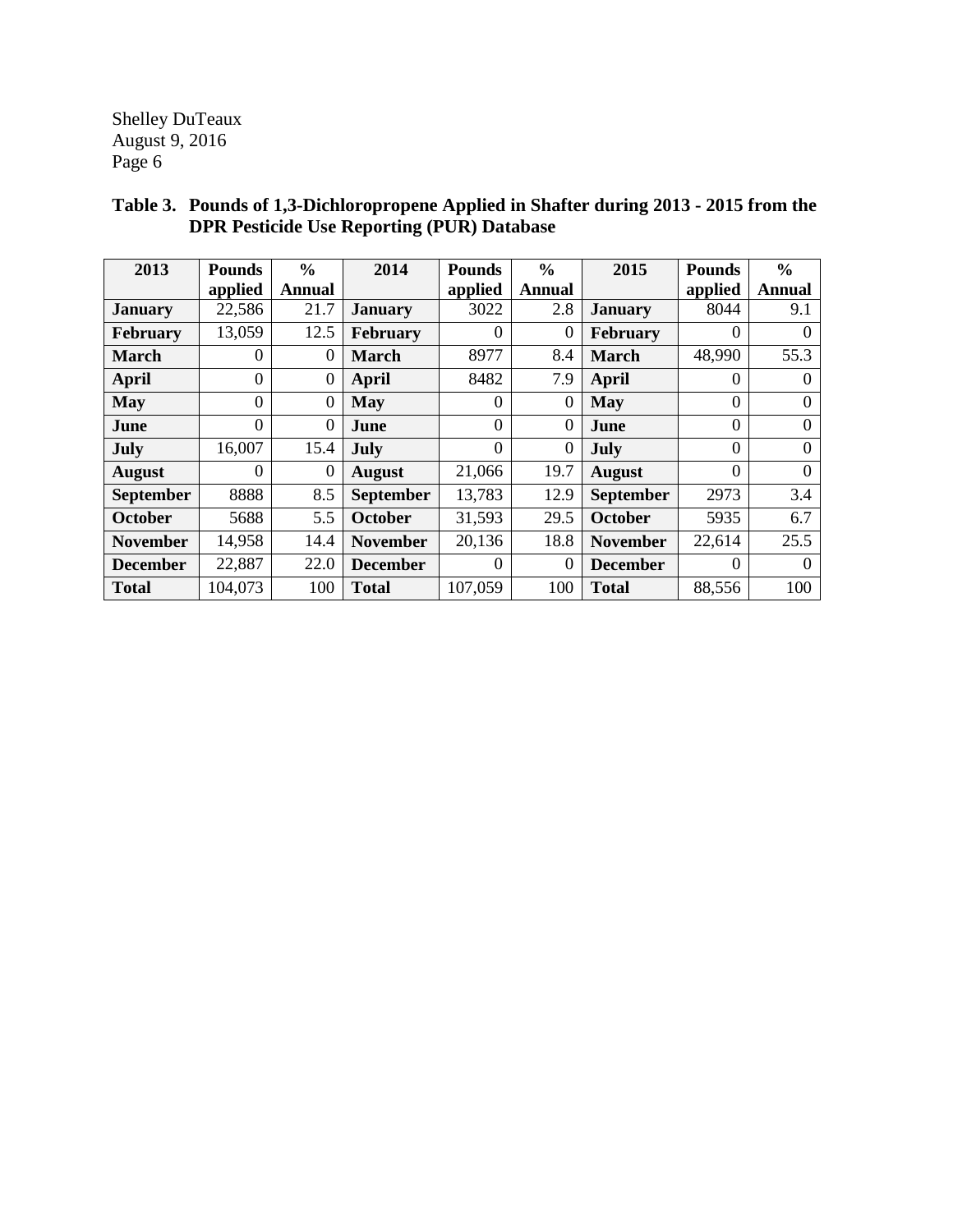**Table 4. 24-hour 1,3-Dichlodopropene Air Concentrations in Shafter, CA during 2013 and 2014 collected via the DPR Air Monitoring Network.** 

| 2013<br><b>Sampling</b><br>Date                                                                                 | $1,3-D$<br>Concentration<br>(ppb) | 2013<br><b>Sampling</b><br>Date | $1,3-D$<br>Concentration<br>(ppb) | 2014<br><b>Sampling</b><br>Date | $1,3-D$<br>Concentration<br>(ppb) | 2014<br><b>Sampling</b><br>Date | $1,3-D$<br>Concentration<br>(ppb) |
|-----------------------------------------------------------------------------------------------------------------|-----------------------------------|---------------------------------|-----------------------------------|---------------------------------|-----------------------------------|---------------------------------|-----------------------------------|
| 01/02/13                                                                                                        | <b>ND</b>                         | 07/01/13                        | <b>ND</b>                         | 01/08/2014                      | 2.039                             | 07/09/2014                      | <b>ND</b>                         |
| 01/08/13                                                                                                        | ND                                | 07/10/13                        | <b>ND</b>                         | 01/14/2014                      | 0.549                             | 07/14/2014                      | ND                                |
| 01/14/13                                                                                                        | <b>ND</b>                         | 07/16/13                        | <b>ND</b>                         | 01/23/2014                      | 0.3                               | 07/24/2014                      | ND                                |
| 01/22/13                                                                                                        | ND                                | 07/22/13                        | <b>ND</b>                         | 01/28/2014                      | 0.707                             | 07/28/2014                      | ND                                |
| 01/29/13                                                                                                        | 0.745                             | 07/30/13                        | <b>ND</b>                         | 02/05/2014                      | 0.085                             | 08/06/2014                      | $\rm ND$                          |
| 02/04/13                                                                                                        | 0.665                             | 08/08/13                        | <b>ND</b>                         | 02/10/2014                      | 0.175                             | 08/12/2014                      | ND                                |
| 02/12/13                                                                                                        | ND                                | 08/12/13                        | <b>ND</b>                         | 02/20/2014                      | 0.083                             | 08/20/2014                      | ND                                |
| 02/19/13                                                                                                        | ND                                | 08/21/13                        | <b>ND</b>                         | 02/25/2014                      | <b>ND</b>                         | 08/25/2014                      | $\rm ND$                          |
| 02/25/13                                                                                                        | <b>ND</b>                         | 08/27/13                        | <b>ND</b>                         | 03/05/2014                      | <b>ND</b>                         | 09/02/2014                      | ND                                |
| 03/06/13                                                                                                        | ND                                | 09/05/13                        | ND                                | 03/10/2014                      | ND                                | 09/08/2014                      | ND                                |
| 03/11/13                                                                                                        | <b>ND</b>                         | 09/09/13                        | 0.648                             | 03/20/2014                      | 1.393                             | 09/18/2014                      | ND                                |
| 03/19/13                                                                                                        | ND                                | 09/18/13                        | <b>ND</b>                         | 03/25/2014                      | <b>ND</b>                         | 09/23/2014                      | ND                                |
| 03/27/13                                                                                                        | ND                                | 09/23/13                        | <b>ND</b>                         | 04/03/2014                      | 0.069                             | 10/02/2014                      | 0.564                             |
| 04/03/13                                                                                                        | <b>ND</b>                         | 09/30/13                        | <b>ND</b>                         | 04/07/2014                      | 0.109                             | 10/06/2014                      | ND                                |
| 04/09/13                                                                                                        | ND                                | 10/08/13                        | <b>ND</b>                         | 04/14/2014                      | ND                                | 10/15/2014                      | 0.209                             |
| 04/19/13                                                                                                        | ND                                | 10/16/13                        | 0.799                             | 04/23/2014                      | ND                                | 10/21/2014                      | ND                                |
| 04/22/13                                                                                                        | ND                                | 10/22/13                        | 0.077                             | 04/28/2014                      | N <sub>D</sub>                    | 10/30/2014                      | ND                                |
| 04/29/13                                                                                                        | <b>ND</b>                         | 10/31/13                        | N <sub>D</sub>                    | 05/05/2014                      | ND                                | 11/04/2014                      | 0.37                              |
| 05/07/13                                                                                                        | ND                                | 11/06/13                        | 0.598                             | 05/14/2014                      | ND                                | 11/12/2014                      | 0.158                             |
| 05/15/13                                                                                                        | ND                                | 11/14/13                        | 0.284                             | 05/20/2014                      | <b>ND</b>                         | 11/17/2014                      | 0.919                             |
| 05/21/13                                                                                                        | ND                                | 11/18/13                        | 0.54                              | 05/29/2014                      | ND                                | 11/24/2014                      | 1.435                             |
| 05/28/13                                                                                                        | <b>ND</b>                         | 11/25/13                        | 0.911                             | 06/03/2014                      | N <sub>D</sub>                    | 12/03/2014                      | 0.474                             |
| 06/03/13                                                                                                        | ND                                | 12/02/13                        | 7.18                              | 06/11/2014                      | ND                                | 12/09/2014                      | ND                                |
| 06/12/13                                                                                                        | ND                                | 12/12/13                        | 2.478                             | 06/16/2014                      | <b>ND</b>                         | 12/16/2014                      | 0.474                             |
| 06/18/13                                                                                                        | ND                                | 12/17/13                        | 2.0217                            | 6/24/2014                       | ND                                | 12/22/2014                      | ND                                |
| 06/27/13                                                                                                        | ND                                | 12/26/13                        | 2.58                              | 06/30/2014                      | ND                                | 12/29/2014                      | 0.143                             |
|                                                                                                                 |                                   | 12/30/13                        | 8.81                              |                                 |                                   |                                 |                                   |
| Mean air concentration, $11/06/2013 - 1/28/2014$ : 2.231 ± 2.708 ppb<br>$\%$ Seasonal RfC (Child - 3 ppb) = 74% |                                   |                                 |                                   |                                 |                                   |                                 |                                   |